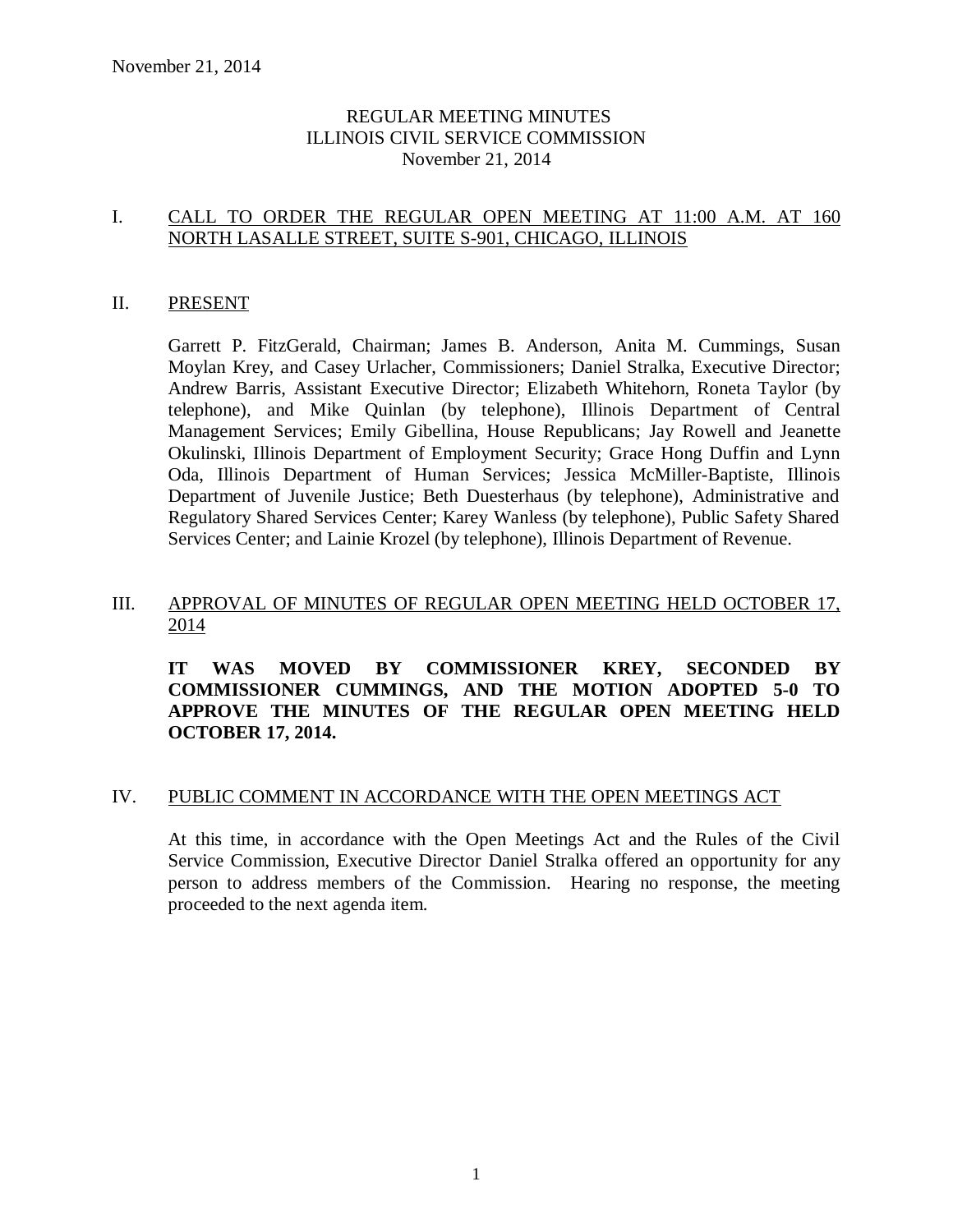#### V. EXEMPTIONS UNDER SECTION 4d(3) OF THE PERSONNEL CODE

# A. Report on Exempt Positions from Illinois Dept. of Central Management Services

|        | Total     | Number of Exempt |
|--------|-----------|------------------|
| Agency | Employees | Positions        |
|        |           |                  |
|        |           |                  |
|        |           |                  |
|        |           |                  |
|        |           |                  |
|        |           |                  |
|        |           |                  |
|        |           |                  |
|        |           |                  |
|        |           |                  |
|        |           |                  |
|        |           |                  |
|        |           |                  |
|        |           |                  |
|        |           |                  |
|        |           |                  |
|        |           |                  |
|        |           |                  |
|        |           |                  |
|        |           |                  |
|        |           |                  |
|        |           |                  |
|        |           |                  |
|        |           |                  |
|        |           |                  |
|        |           |                  |
|        |           |                  |
|        |           |                  |
|        |           |                  |
|        |           |                  |
|        |           |                  |
|        |           |                  |
|        |           |                  |
|        |           |                  |
|        |           |                  |
|        |           |                  |
|        |           |                  |
|        |           |                  |
|        |           |                  |
|        |           |                  |
|        |           |                  |
|        |           |                  |
|        |           |                  |
|        |           |                  |
|        |           |                  |
|        |           |                  |
|        |           |                  |
|        |           |                  |
|        |           |                  |
|        |           |                  |
|        |           |                  |
|        |           |                  |
|        |           |                  |
|        |           |                  |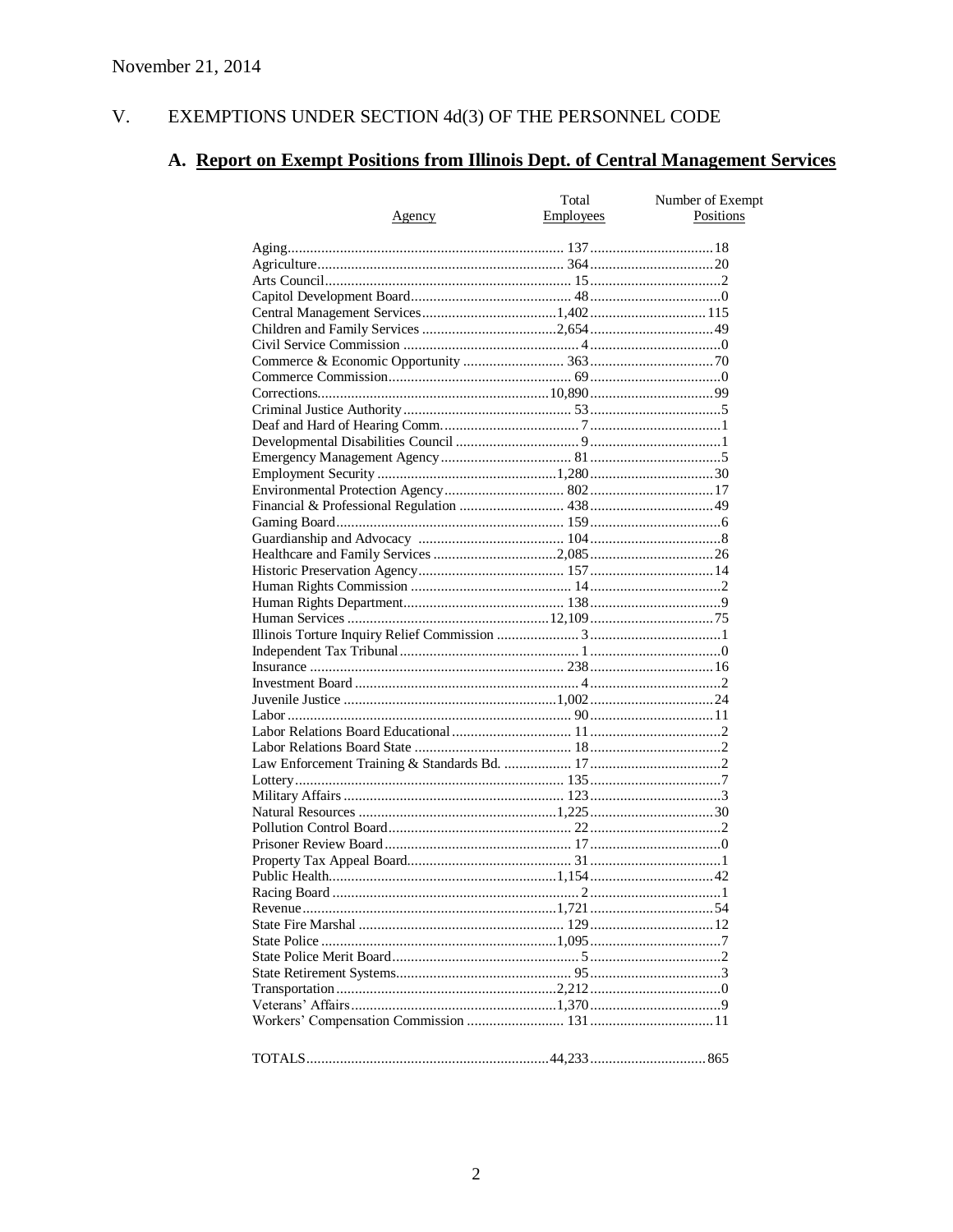#### **B. Governing Rule – Section 1.142 Jurisdiction B Exemptions**

- a) The Civil Service Commission shall exercise its judgment when determining whether a position qualifies for exemption from Jurisdiction B under Section 4d(3) of the Personnel Code. The Commission will consider any or all of the following factors inherent in the position and any other factors deemed relevant to the request for exemption:
	- 1) The amount and scope of principal policy making authority;
	- 2) The amount and scope of principal policy administering authority;
	- 3) The amount of independent authority to represent the agency, board or commission to individuals, legislators, organizations or other agencies relative to programmatic responsibilities;
	- 4) The capability to bind the agency, board or commission to a course of action;
	- 5) The nature of the program for which the position has principal policy responsibility;
	- 6) The placement of the position on the organizational chart of the agency, board or commission;
	- 7) The mission, size and geographical scope of the organizational entity or program within the agency, board or commission to which the position is allocated or detailed.
- b) The Commission may, upon its own action after 30 days notice to the Director of Central Management Services or upon the recommendation of the Director of the Department of Central Management Services, rescind the exemption of any position that no longer meets the requirements for exemption set forth in subsection (a). However, rescission of an exemption shall be approved after the Commission has determined that an adequate level of managerial control exists in exempt status that will insure responsive and accountable administrative control of the programs of the agency, board or commission.
- c) For all positions currently exempt by action of the Commission, the Director of Central Management Services shall inform the Commission promptly in writing of all changes in essential functions, reporting structure, working title, work location, position title, position number or specialized knowledge, skills, abilities, licensure or certification.
- d) Prior to granting an exemption from Jurisdiction B under Section 4d(3) of the Personnel Code, the Commission will notify the incumbent of the position, if any, of its proposed action. The incumbent may appear at the Commission meeting at which action is to be taken and present objections to the exemption request.

(Source: Amended at 34 Ill. Reg. 3485, effective March 3, 2010)

\* \* \*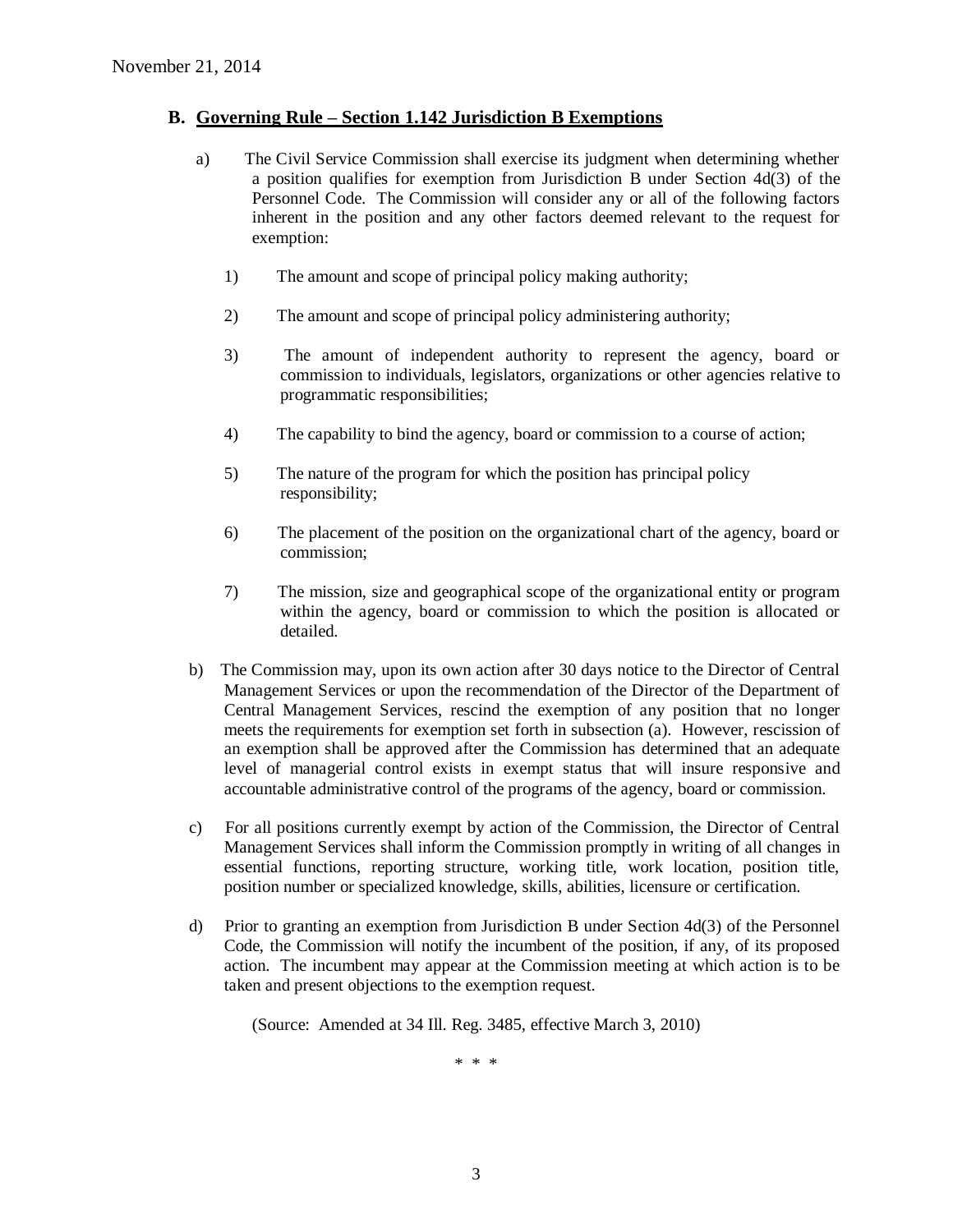### **C. Requests for 4d(3) Exemption**

Executive Director Daniel Stralka reported the following:

 As to Item C, this request is from the Department of Human Services (DHS) and is for an Associate Director of Adult Services and Basic Supports in the Division of Family & Community Services (FCS), a position that reports to the Assistant Director of FCS who reports to the Director of FCS who reports to the Secretary. The position description indicates that this position has principal policy responsibility for planning, developing, organizing, controlling and managing homeless services, domestic violence services, and Title XX Social Services which include a variety of assistive services. The agency had noted that these are services that are not provided at its Family Community Resource Centers. This request was continued from last month for the agency to provide some additional information to the Commission.

Staff had a number of issues with this request. First and foremost is that the agency last appeared before the Commission with exemption requests for this Division 15 months ago and represented that it did not foresee the need for any additional exempt positions. It is now seeking an additional exempt position. Staff asked the agency to provide some sort of explanation such as a new program, program expansion or unforeseen increase in the need for services. The only explanation was that the agency had been unable to fill the position with an appropriately qualified candidate. No information about the steps that were taken to fill the position was provided even though that request was made prior to the October meeting, at the October meeting, and subsequent to the October meeting. Also, the inability to find a successful candidate is not a factor as contemplated in Section 4d(3).

The second issue is with the program services themselves. These all appear to be assistive services provided to customers not by DHS, but by outside providers on contract, funded by the federal government through DHS. That leaves it a mystery to Staff as to what this position actually plans, develops, etc. as set forth in the position description. The agency supplemented its response on November 13 with a lengthy email addressing programmatic challenges of the position. A copy of that email was provided to Commissioners. However, it was not responsive to the ongoing question about what steps it had taken to fill the position, and did not point to any programmatic change in the last 15 months to warrant this request, especially after it had committed to a set number of exempt positions for the FCS program. That number is presently seven. In addition, DHS already has exempt individuals in most of the program areas that the agency is relying on to justify this exemption request.

For these reasons, Staff continued to recommend denial of this request.

Grace Hong Duffin, Chief of Staff-Illinois Department of Human Services, noted that 15 months ago, the agency did not contemplate a need for an exempt Associate Director. All other Associate Director positions in FCS are exempt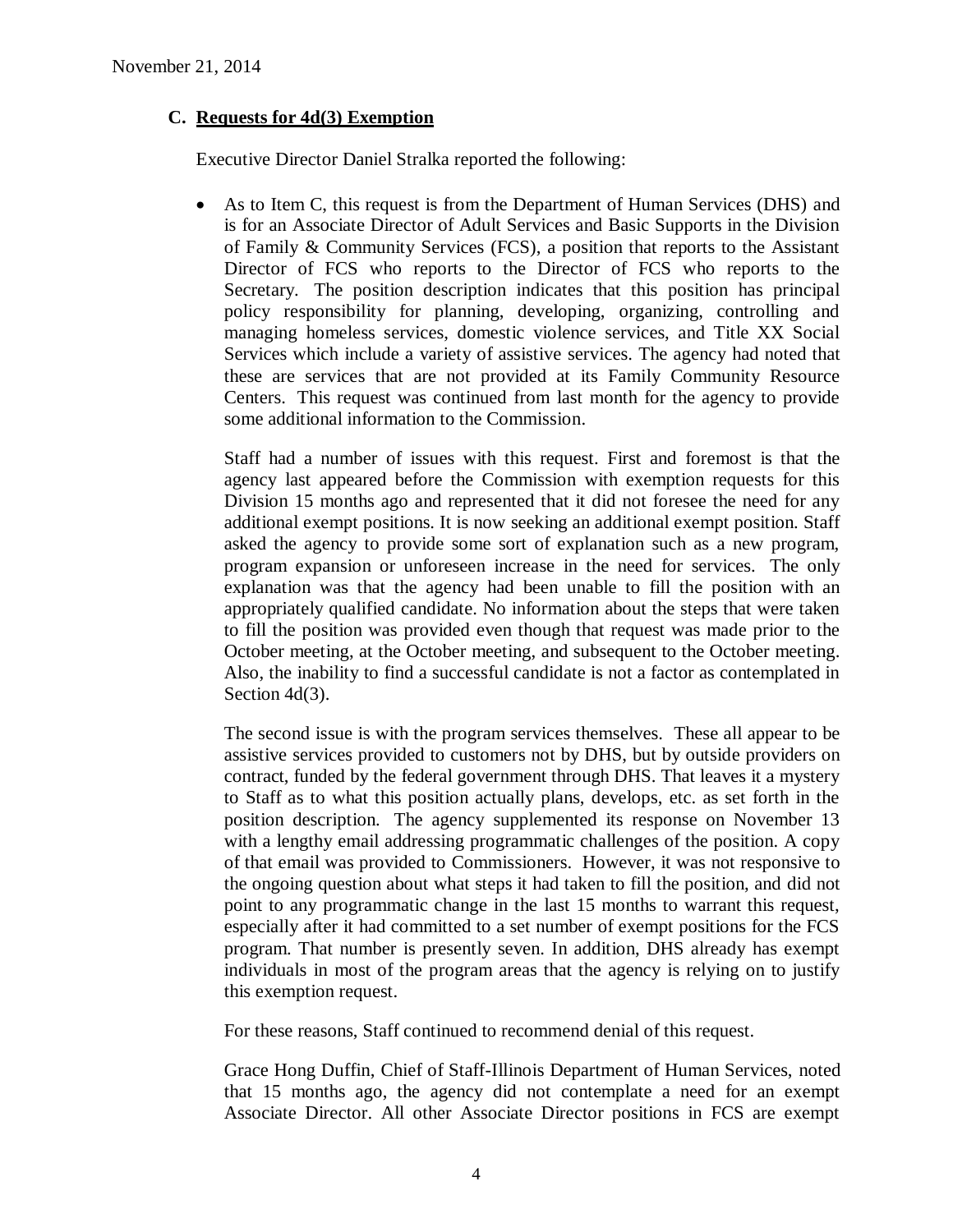except the two that are federally funded. This position will have principal policy formulation responsibilities for Domestic Violence programs of the agency. It is up to the agency to determine how the funding for programs like this gets distributed. In addition, President Obama's recent executive order on immigration will impact this request. It will be up to DHS to implement any resulting immigration program.

- As to Item D1, this request is from the Illinois Department of Employment Security (IDES) and is for a Chief of Staff position that reports to the Director. Such positions are routinely granted exempt status by the Commission. In this case, Staff had an issue because the agency previously had a Chief of Staff position approved in 2010 which was clarified to an Executive Deputy Director in the Bureau of Administration. The agency was without a Chief of Staff until this request. Staff was concerned that a "back door" exemption for the Administration position was created by this clarification. The agency noted that it previously had exempt positions as Chief of Staff and in Administration until 2012, and approval of this request will simply restore that structure. Staff recommended approval of this request. Director Jay Rowell, Illinois Department of Employment Security, concurred with this.
- As to Item D2, this request is for a Manager of Educational Institutions at IDES. This position reports to the Director. The agency indicated that this position develops and implements program activities under the federal Workforce Innovation and Opportunity Act (WIOA) for educational institutions, as well as the state Longitudinal Education Data Systems Act. As to the former, Staff sought a specific citation to this lengthy Act that relates to the Educational Institutions program. The agency responded just yesterday afternoon with a citation that referenced a requirement that the State create a State Unified Plan that involves analyzing unemployment data, workforce development activities, describing the State's vision for preparing an educated and skilled workforce, and a strategy for aligning the State's core programs for achieving this vision. The State would do this through a Workforce Development Board. What's missing with respect to this request is any indication that this agency is going to have the principal programmatic responsibilities to carry this out. In fact, from information gathered to date, it appears that the Department of Commerce and Economic Opportunity (DCEO) would be that agency. For example, the State has a Workforce Investment Board that is operated out of DCEO with its Director being the Chair, not IDES. It is unknown what role the State's Unified Plan calls for IDES to play in this program. While the agency claims that it foresees that this position will be a primary actor, it is not clear that is what the Unified Plan calls for. The agency's unsupported claims are the only justification in favor of this request.

As to the Longitudinal Education Data Systems Act, the agency's connection is even more tenuous. This Act essentially calls for implementation by the State's educational infrastructure institutions. Despite Staff's request, the agency was unable to provide any indication of a role in this program other than providing data to the decision-making entities. Even in its response to Staff inquiries, the agency referenced its "collaboration" with educational agencies and that it would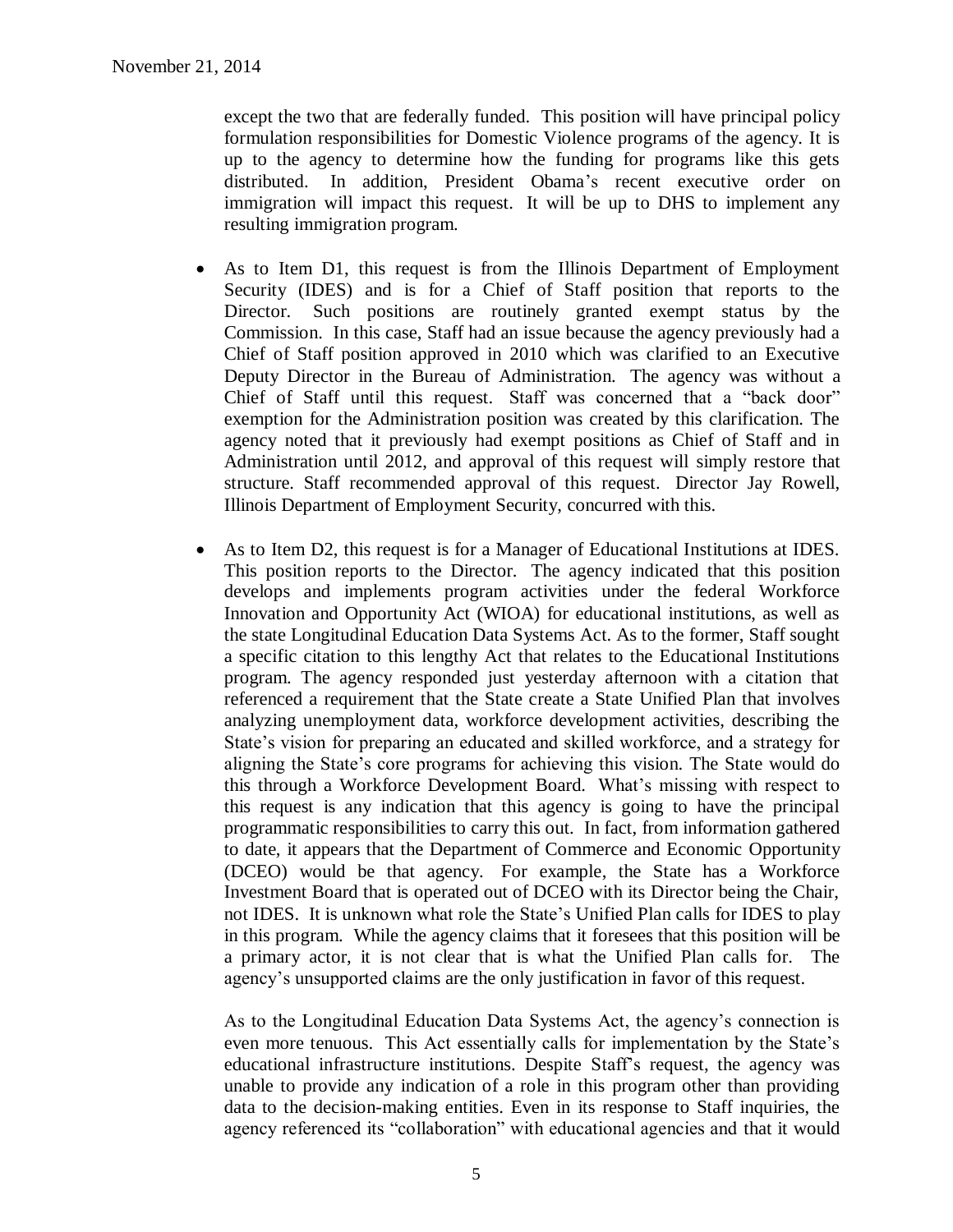be "working with" them. That is not indicative of a principal policy position; those responsibilities lie more with the educational institutions as designated in Section 15(a) of the Act. For these reasons, Staff recommended denial of this request.

Director Jay Rowell, Illinois Department of Employment Security, replied that he feels strongly that this position will help align educational and workforce opportunities. People need to obtain the right skill sets via education and training to be employable. The WIOA is forcing State agencies to work together to get this accomplished. There is much to be developed for this to happen, and this position will be the principal policy developer for IDES in its role in this process. He noted that the WIOA specifically cited the Wagner-Peyser Act which is how IDES came to be included in the WIOA effort. The WIOA does not specify how the State is to carry out this goal of matching educational programs with workforce needs. Executive Director Stralka inquired if the State has developed the Unified Plan called for in the WIOA. Director Rowell indicated it had not, but this individual would be instrumental in drafting it. Commissioner Krey asked when the Unified Plan was due. IDES Director Rowell replied it was due July 1, 2015. He also indicated that other agencies including DCEO and DHS would be joining that effort. Commissioner Krey asked the DHS representative if they would be submitting an exemption request in conjunction with WIOA. Grace Hong Duffin, Chief of Staff-Illinois Department of Human Services, indicated not at this time. After additional discussion, it was suggested that the requested position be granted an exemption for a one-year term to allow the Unified Plan to be drafted. That would clarify for the Commission whether this position will possess the necessary level of principal policy responsibility to support a Section 4d(3) exemption. Director Jay Rowell indicated this would be acceptable. Commissioner Cummings then asked if the agency had an employee performing these responsibilities presently. Director Rowell replied that they did not.

 As to E1, this request is for a Deputy Director of Field Service After Care for the Department of Juvenile Justice (DOJJ), a position that reports to the Deputy Director of After Care who reports to the Director. The After Care program for DOJJ is similar to the Parole program at the Department of Corrections (DOC). It already has an exempt Deputy Director as well as two exempt Regional Administrators. This would be the fourth exempt position which would be the equivalent number of exempt positions in the parole program at DOC. This position will have principal policy responsibilities in assisting the program to meet demands imposed upon it by several consent decrees as to mandated services to offer its juvenile offenders eligible for After Care services. Staff was prepared to recommend approval of this request provided the agency will acknowledge the sufficiency of four exempt positions to manage this program as it is presently constituted and absent any drastic programmatic change. Jessica McMiller-Baptiste, Chief of Staff-Illinois Department of Juvenile Justice, indicated that four exempt positions would be sufficient.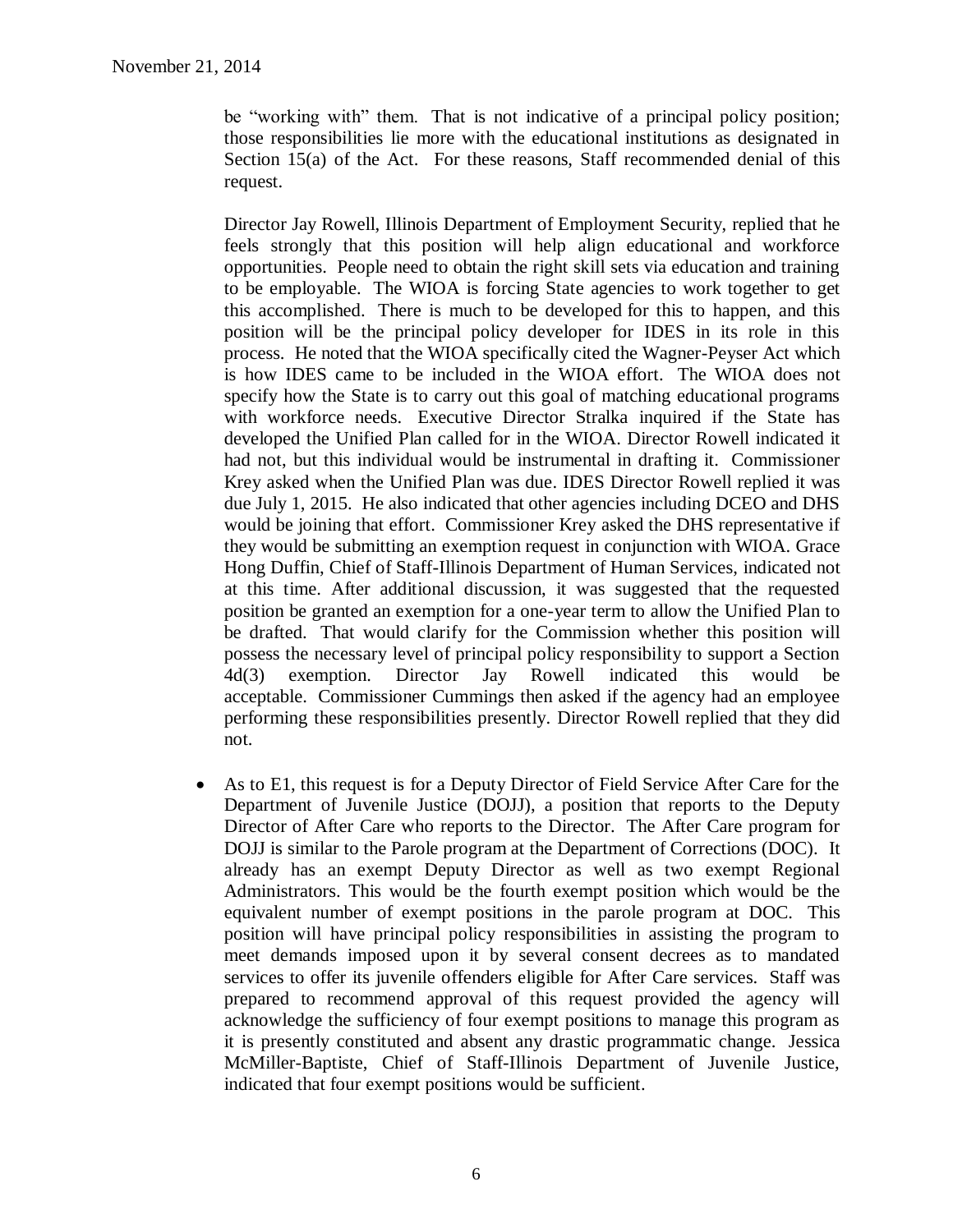- As to E2, this request is for a legislative liaison position at DOJJ. This position reports to the Chief of Intergovernmental Relations who reports to the Chief of Staff who reports to the Director. This position's job duties will require the person to regularly communicate in the course of their employment with officials or staff of the General Assembly for the purpose of influencing any legislative action. For these reasons and consistent with past Commission determinations, Staff recommended approval of this request.
- As to E3, this request is for an Assistant School Superintendent at DOJJ. This position reports to the Superintendent who reports to the agency Director. The DOJJ has a seven member school board that is essentially responsible for determining the needs and types of schools and the curriculum within the school district that serves juvenile offenders. It is clear to Staff that the principal policy formulation responsibilities lie with the Board while the implementation responsibilities lie with the Superintendent. While this Assistant Superintendent position may have significant input into some of these responsibilities, it does not appear to have sufficient independent authority to warrant a principal policy exemption. In addition, it must be noted that before the DOJJ was split off from Department of Corrections (DOC), education responsibilities for all incarcerees was limited to one exempt superintendent position at DOC. DOC now has an exempt position responsible for the adult inmate population while DOJJ has its own exempt Superintendent position. Approval of this request would result in three exempt positions for what a short time ago was all accomplished by only one exempt position. For these reasons, Staff recommended denial of this request.

Jessica McMiller-Baptiste explained to the Commission that the DOJJ has six different schools in its school district so it is not comparable to Department of Corrections. DOJJ is operating under a consent decree mandating it provide educational services. This Assistant Superintendent will be an integral part of that process, supervising six school principals. Commissioner Krey inquired as to the level of independent authority the position will have. Jessica McMiller-Baptiste replied that it will possess that to ensure that the mandates of the consent decree are being carried out by its subordinate principals while also advising the Superintendent as to the specific programs and progress at the six schools. Commissioner Krey responded that it now sounds advisory. Commissioner Anderson asked Jessica McMiller-Baptiste to differentiate the requested position's responsibilities from those of the Superintendent. She replied that there is a jumbled mix of responsibilities from ensuring the mandates of the consent decree are being met to interacting with the School Board. The Assistant Superintendent will have more hands-on responsibilities with the six principals to ensure that they are in compliance with these dictates. Executive Director Stralka noted that it sounded like the Assistant Superintendent had more principal policy implementation responsibilities.

Commissioner Cummings then indicated she had an additional question regarding Item C. She asked Grace Hong Duffin what were the functions of the position. Duffin replied that it has principal policy responsibility over domestic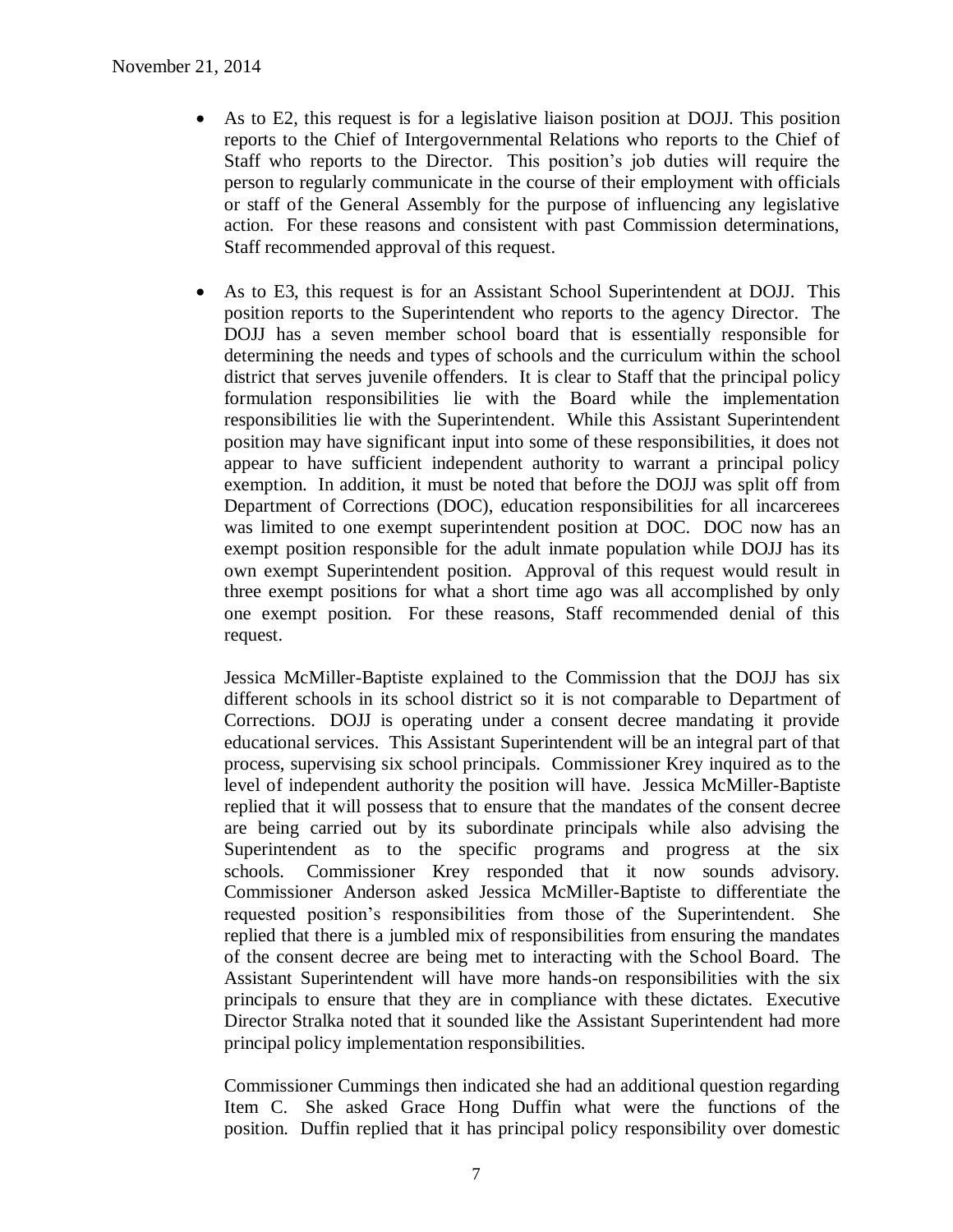violence, homelessness and emergency support grant programs. Add Title XX to those which include other services not covered by the Temporary Assistance to Needy Family programs. Finally there are responsibilities regarding refugee settlement. Executive Director Stralka inquired of possible overlap with the exempt Director of the Governor's Office of New Americans, and Immigrant Welcoming Center Director. Duffin replied that the former position ensures that all State agencies are providing their respective services to the State's immigrant population while the latter provides specific agency services to this group. Commissioner Anderson asked Grace Hong Duffin if she could succinctly indicate the requested position's areas of principal policy responsibility. She replied it would be in the areas of domestic violence, homelessness, and immigrant/refugee services.

Chairman FitzGerald then indicated he had an additional question regarding the Department of Juvenile Justice requests. He asked if any were included in collective bargaining units. Jessica McMiller-Baptiste indicated they were not.

#### **IT WAS MOVED BY COMMISSIONER ANDERSON, SECONDED BY CHAIRMAN FITZGERALD, AND THE MOTION MADE TO GRANT THE REQUEST FOR 4D(3) EXEMPTION FOR THE FOLLOWING POSITION. BY A VOTE OF 2-3 THE MOTION FAILED:**

**C: Associate Director-Office of Adult Services and Basic Supports (Human Services)**

**IT WAS MOVED BY COMMISSIONER CUMMINGS, SECONDED BY COMMISSIONER URLACHER, AND THE MOTION ADOPTED 5-0, TO CONTINUE TO JANUARY 16, 2015 THE EXEMPTION REQUEST FOR THE FOLLOWING POSITION:**

**C: Associate Director-Office of Adult Services and Basic Supports (Human Services)**

**IT WAS MOVED BY COMMISSIONER KREY, SECONDED BY COMMISSIONER ANDERSON, AND THE MOTION ADOPTED 5-0, TO GRANT THE EXEMPTION REQUEST FOR THE FOLLOWING POSITION:**

**D1: Chief of Staff (Employment Security)**

**IT WAS MOVED BY COMMISSIONER CUMMINGS, SECONDED BY COMMISSIONER URLACHER, AND THE MOTION ADOPTED 5-0, TO GRANT THE EXEMPTION REQUEST FOR THE FOLLOWING POSITION FOR A PERIOD OF ONE YEAR:**

**D2: Education Institutions Program Manager (Employment Security)**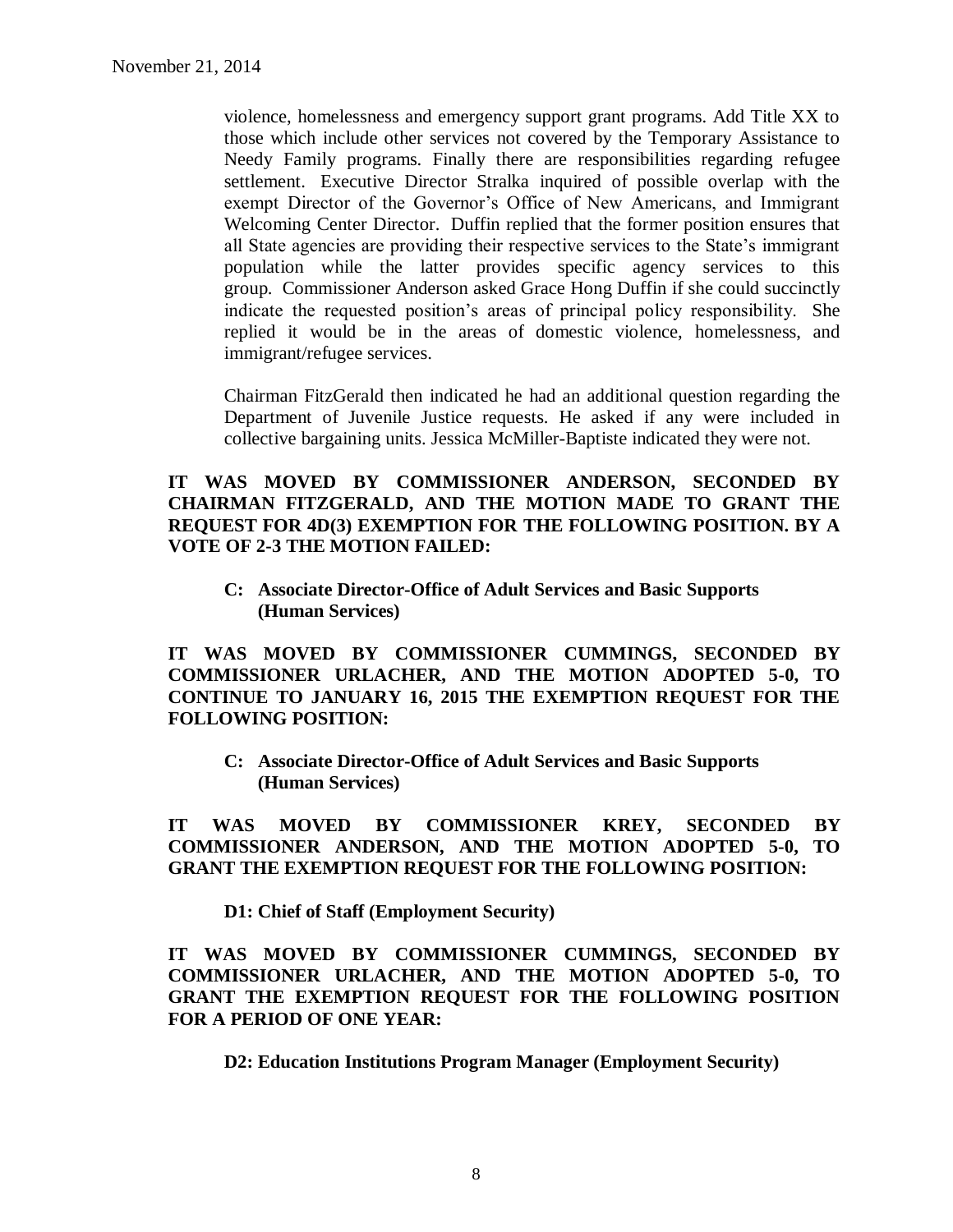### **IT WAS MOVED BY COMMISSIONER KREY, SECONDED BY COMMISSIONER URLACHER, AND THE MOTION ADOPTED 5-0, TO GRANT THE EXEMPTION REQUEST FOR THE FOLLOWING POSITIONS:**

- **E1: Resource Development Administrator (Juvenile Justice)**
- **E2: Executive Staff Assistant to the Chief of Intergovernmental Relations (Juvenile Justice)**

**IT WAS MOVED BY COMMISSIONER ANDERSON, SECONDED BY CHAIRMAN FITZGERALD, AND THE MOTION MADE TO GRANT THE REQUEST FOR 4D(3) EXEMPTION FOR THE FOLLOWING POSITION. BY A VOTE OF 2-3 THE MOTION FAILED:**

**E3: Assistant School District Superintendent (Juvenile Justice)**

**IT WAS MOVED BY COMMISSIONER CUMMINGS, SECONDED BY COMMISSIONER URLACHER, AND THE MOTION ADOPTED 5-0, TO CONTINUE TO JANUARY 16, 2015 THE EXEMPTION REQUEST FOR THE FOLLOWING POSITION:**

### **E3: Assistant School District Superintendent (Juvenile Justice)**

**The following 4d(3) exemption requests were continued to January 16, 2015 on November 21, 2014:**

| <b>Position Number</b>  | 40070-10-96-444-00-01                                          |
|-------------------------|----------------------------------------------------------------|
| <b>Position Title</b>   | Senior Public Service Administrator                            |
| Bureau/Division         | Division of Family & Community Services                        |
| <b>Functional Title</b> | Associate Director-Office of Adult Services and Basic Supports |
| Incumbent               | Vacant                                                         |
|                         | Assistant Director, Division of Family & Community Services,   |
| Supervisor              | who reports to the Director, Division of Family $&$ Community  |
|                         | Services, who in turn reports to the Secretary                 |
| Location                | <b>Cook County</b>                                             |

#### **C. Illinois Department of Human Services**

#### **E3. Illinois Department of Juvenile Justice**

| <b>Position Number</b>  | 40070-27-10-000-00-02                                          |
|-------------------------|----------------------------------------------------------------|
| <b>Position Title</b>   | Senior Public Service Administrator                            |
| Bureau/Division         | School District #428                                           |
| <b>Functional Title</b> | <b>Assistant School District Superintendent</b>                |
| Incumbent               | Vacant                                                         |
|                         | School District Superintendent, who reports to the Deputy      |
| Supervisor              | Director, Division of Program Services, who in turn reports to |
|                         | the Director                                                   |
| .ocation                | <b>Sangamon County</b>                                         |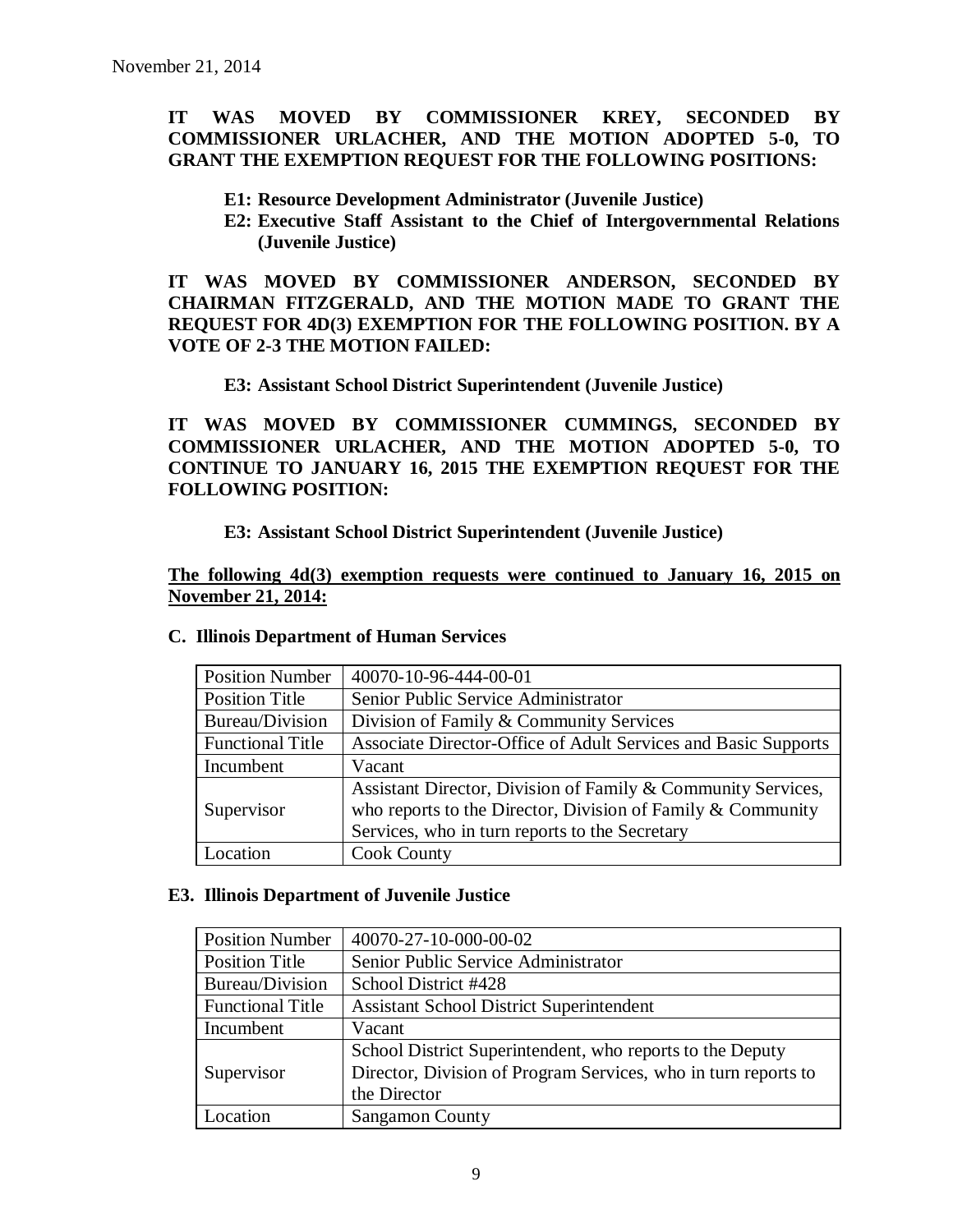### **The following 4d(3) exemption requests were granted on November 21, 2014:**

| <b>Position Number</b>  | 40070-44-01-000-00-01               |
|-------------------------|-------------------------------------|
| <b>Position Title</b>   | Senior Public Service Administrator |
| Bureau/Division         | Office of the Director              |
| <b>Functional Title</b> | Chief of Staff                      |
| Incumbent               | Vacant                              |
| Supervisor              | Director                            |
| Location                | <b>Cook County</b>                  |

### **D1. Illinois Department of Employment Security**

### **E1. Illinois Department of Juvenile Justice**

| <b>Position Number</b>  | 40070-27-00-300-00-02                                     |
|-------------------------|-----------------------------------------------------------|
| <b>Position Title</b>   | Senior Public Service Administrator                       |
| Bureau/Division         | Aftercare                                                 |
| <b>Functional Title</b> | <b>Resource Development Administrator</b>                 |
| Incumbent               | Vacant                                                    |
| Supervisor              | Deputy Director of Aftercare, who reports to the Director |
| Location                | <b>Cook County</b>                                        |

### **E2. Illinois Department of Juvenile Justice**

| <b>Position Number</b>  | 37015-27-00-001-00-02                                          |
|-------------------------|----------------------------------------------------------------|
| <b>Position Title</b>   | <b>Public Service Administrator</b>                            |
| <b>Bureau/Division</b>  | Director's Office                                              |
| <b>Functional Title</b> | Executive Staff Assistant to the Chief of Intergovernmental    |
|                         | Relations                                                      |
| Incumbent               | Vacant                                                         |
| Supervisor              | Chief of Intergovernmental Relations, who reports to the Chief |
|                         | of Staff, who reports to the Director                          |
| Location                | <b>Sangamon County</b>                                         |

### **The following 4d(3) exemption request was granted on November 21, 2014 for a period of one year:**

### **D2. Illinois Department of Employment Security**

| <b>Position Number</b>  | 40070-44-00-200-00-01                         |
|-------------------------|-----------------------------------------------|
| <b>Position Title</b>   | Senior Public Service Administrator           |
| Bureau/Division         | Office of the Director                        |
| <b>Functional Title</b> | <b>Education Institutions Program Manager</b> |
| Incumbent               | Vacant                                        |
| Supervisor              | Director                                      |
| Location                | <b>Cook County</b>                            |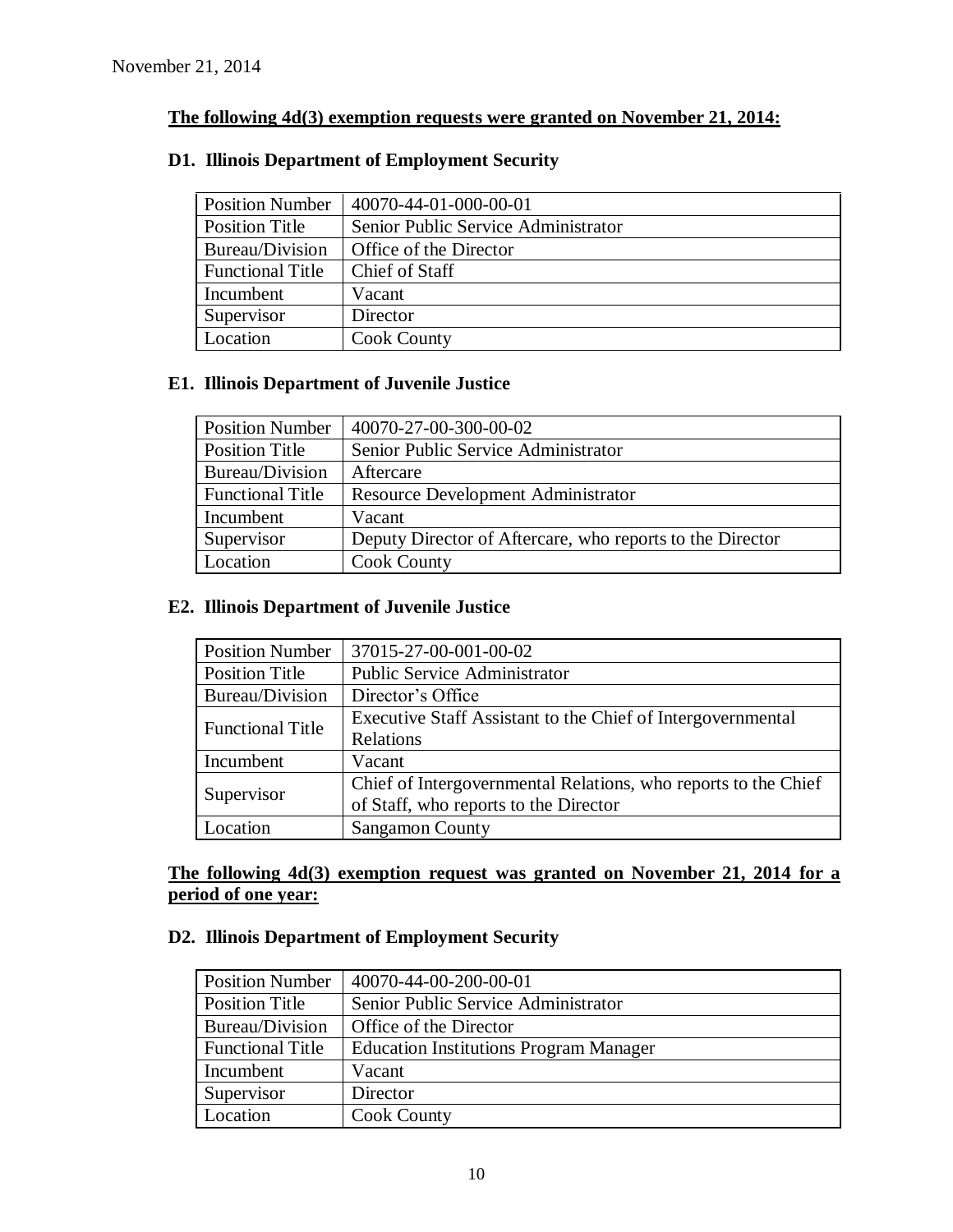### **F. Proposed Rescissions in accordance with Section 1.142(b) of the Rules of the Civil Service Commission**

With regard to the proposed rescissions, Executive Director Stralka reported that on October 21, 2014 Staff provided notice to the Director of Central Management Services in accordance with our Rules followed by letters to all affected agency directors notifying them of which positions may be placed on this month's agenda for rescission. These notices included 40 positions. Many issues were resolved during this initial period so that when it came time to finalize the agenda only eight positions were included for the Commission to determine if their 4d(3) exemptions should be rescinded.

As a reminder, Commission rules provide that rescissions shall be approved only after the Commission has determined that an adequate level of managerial control exists in exempt status which will insure responsive and accountable administrative control of agency programs. It is Commission Staff's position that such control exists for all these proposed rescissions.

Executive Director Stralka advised the Commissioners that he had a conversation with Chairman FitzGerald prior to the meeting at which Chairman FitzGerald noted how the Commission, during a previous change in administration, indicated that it would be inappropriate for the Commission to rescind exemptions and preclude a succeeding administration from exercising the same options that were enjoyed by previous administrations. Therefore the Commission should exercise prudence when determining whether to rescind any of this month's proposed exemptions. The Commissioners expressed general agreement with this sentiment.

 As to Items F6 and F7, they were both continued from the May meeting and were being considered for rescission due to extended vacancy. The agencies advised that these positions are now filled. Therefore Staff recommended denial of these proposed rescissions.

### **IT WAS MOVED BY COMMISSIONER KREY, SECONDED BY COMMISSIONER CUMMINGS, AND THE MOTION ADOPTED 5-0 TO DENY THE PROPOSED RESCISSION OF 4D(3) EXEMPTION FOR THE FOLLOWING POSITIONS:**

### **F6: Public Health-Regional Health Officer, Marion**

### **F7: Revenue-Legislative Liaison**

 As to Items F2, F4, F5 and F8, they were also all extended vacancy and all except F4 had been continued from past Commission meetings. In light of this previous statement, Staff recommended continuing these until the Commission's February 20, 2015 meeting.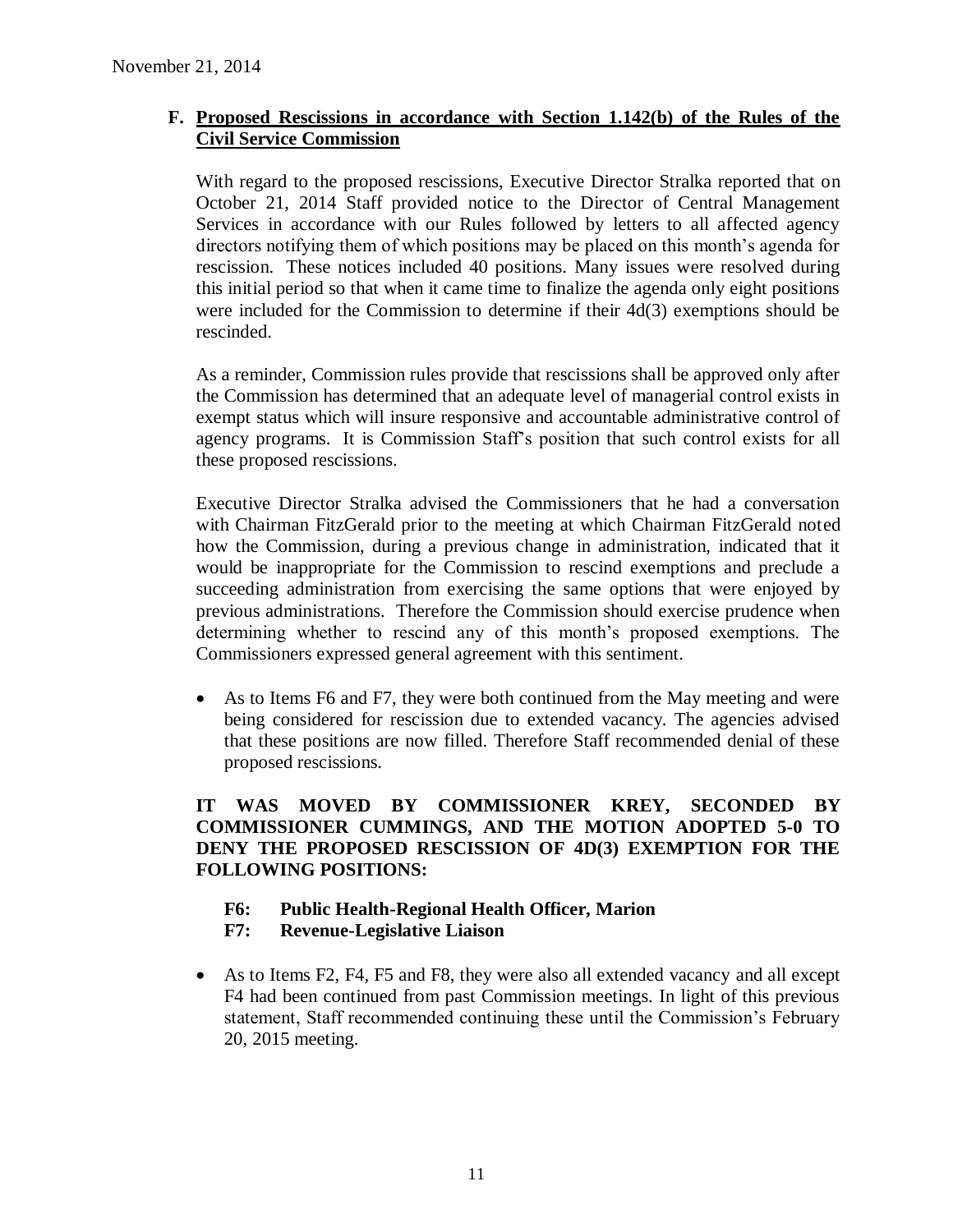**IT WAS MOVED BY COMMISSIONER ANDERSON, SECONDED BY COMMISSIONER KREY, AND THE MOTION ADOPTED 5-0 TO CONTINUE THE PROPOSED RESCISSION OF 4D(3) EXEMPTION FOR THE FOLLOWING POSITIONS TO THE COMMISSION'S SCHEDULED FEBRUARY 20, 2015 MEETING:**

- **F2: Commerce & Economic Opportunity-Regional Manager (West Central Region)**
- **F4: Environmental Protection Agency-Policy and Outreach (Upstate)**
- **F5: Historic Preservation Agency-State Historian/Manager Research and Collections**
- **F8: Revenue-Human Resources Director**
- As to Item F1, it was included on the agenda because Central Management Services took the Property Manager position for Central Illinois which includes Springfield and moved it to Chicago. From our 2010 exemption audit, it was made clear that anytime Staff came across information which may reasonably question how a position is being used that the Commission would reconsider that exemption. Staff thought this transfer was somewhat inexplicable so it included the position on the agenda. The position is presently filled. The agency's response was simply that these Regional Client Managers can do their jobs regardless of where the position is located. There did not appear to be a need for the Commission to get into the details at this time so the prudent action at this time may be to simply continue this to the February 20, 2015 meeting also. Elizabeth Whitehorn indicated she did not have any particular knowledge of the movement of this position.

### **IT WAS MOVED BY COMMISSIONER URLACHER, SECONDED BY COMMISSIONER CUMMINGS, AND THE MOTION ADOPTED 5-0 TO CONTINUE THE PROPOSED RESCISSION OF 4D(3) EXEMPTION FOR THE FOLLOWING POSITION TO THE COMMISSION'S SCHEDULED FEBRUARY 20, 2015 MEETING:**

#### **F1: Central Management Services-Regional Client Manager (Central)**

 As to Item F3, it is somewhat problematic. This is a legislative liaison for the Department of Corrections and had originally been included for consideration of rescission due to its inclusion in a bargaining unit. The issue of principal policy exempt positions in bargaining units had been cleared up for the most part earlier this year after the State Labor Relations Act was amended. In fact, this appears to be the only exempt position that remains in a bargaining unit. This was confirmed by Elizabeth Whitehorn. It is also noteworthy that there are no pending proceedings seeking its exclusion. This may be because the incumbent in the position may not be performing the duties as set forth in the position description. While such a transgression is a serious matter, it is unclear at this time based on the limited amount of investigation Staff had been able to accomplish prior to this meeting if that is, in fact, the case. It was the Staff suggestion to also continue this matter to February 20, 2015 meeting to allow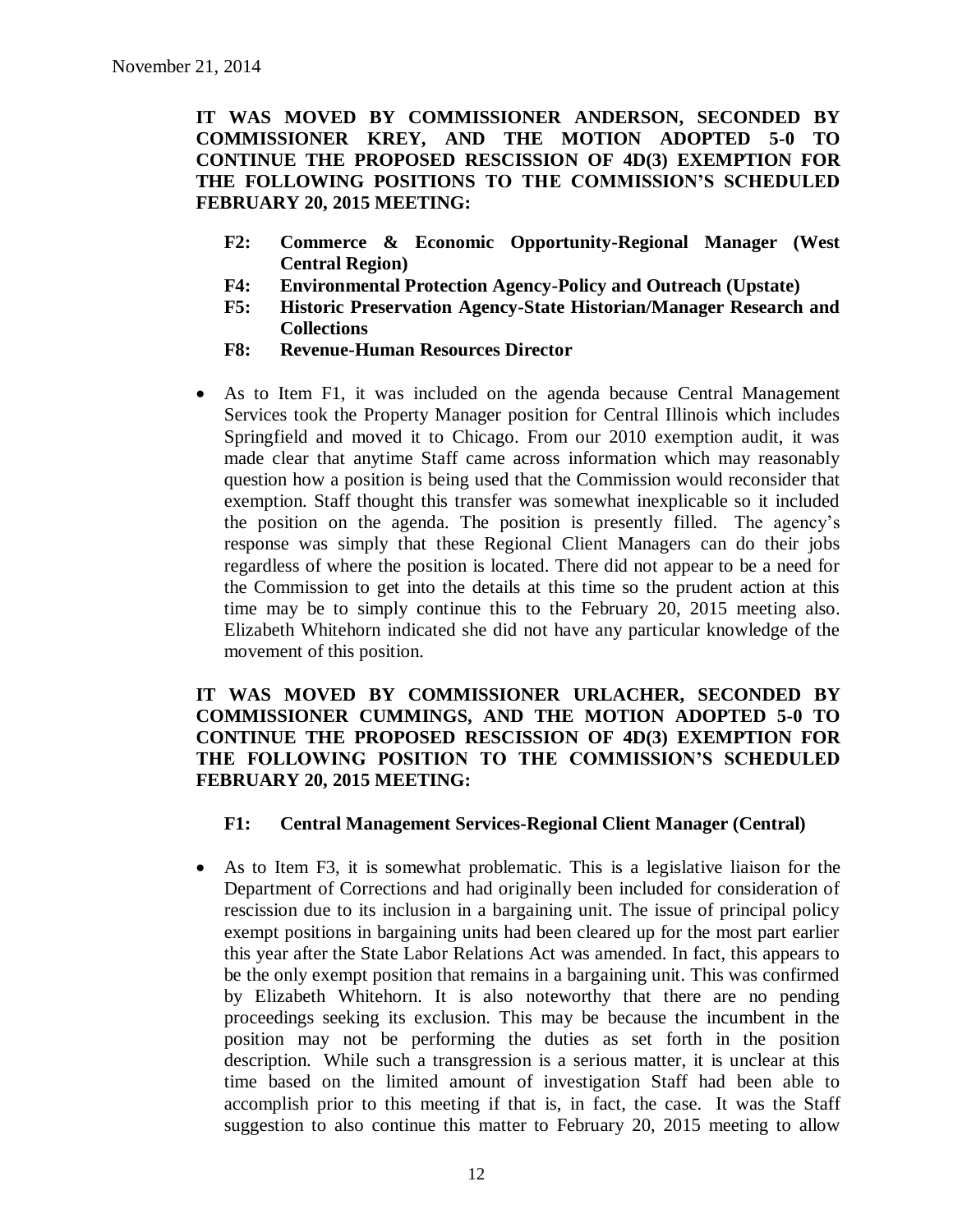some additional investigation and report back to the Commission at that time. Staff also noted that the agency had requested a 30 day delay in any rescission which would allow it to process the incumbent employee's layoff. It was Staff's suggestion in that regard for the Commission to make it clear to the agency representative that it should not rely on any such delay in rescission. The agency can always notice up the layoff and subsequently rescind it if it does need to proceed with a layoff. Elizabeth Whitehorn volunteered that this position should have its exemption rescinded since the agency was in agreement with rescission. Executive Director Stralka corrected her that the agency had never indicated that it was in agreement with rescission. Instead, the agency had indicated that if the rescission was approved, it would like 30 days to process the employee's layoff. Karey Wanless, Public Safety Shared Services Center, confirmed that the agency was not in agreement with rescission but preferred the matter be continued.

**IT WAS MOVED BY CHAIRMAN FITZGERALD, SECONDED BY COMMISSIONER KREY, AND THE MOTION ADOPTED 5-0 TO CONTINUE THE PROPOSED RESCISSION OF 4D(3) EXEMPTION FOR THE FOLLOWING POSITION TO THE COMMISSION'S SCHEDULED FEBRUARY 20, 2015 MEETING:**

**F3: Corrections-Legislative Liaison**

| Item | <b>Position #</b>     | Agency        | <b>Functional Title</b>          |
|------|-----------------------|---------------|----------------------------------|
| F6   | 40070-20-06-205-00-51 | Public Health | Regional Health Officer – Marion |
| F7   | 00501-25-04-000-02-01 | Revenue       | Legislative Liaison              |

**The following 4d(3) exemption rescissions were denied on November 21, 2014:**

|  | The following 4d(3) exemption rescissions were continued to February 20, 2015: |  |
|--|--------------------------------------------------------------------------------|--|
|  |                                                                                |  |

| <b>Item</b>    | Position #            | <b>Agency</b>                   | <b>Functional Title</b>                                    |  |
|----------------|-----------------------|---------------------------------|------------------------------------------------------------|--|
| F1             | 40070-37-60-010-06-01 | Central Mgmt<br><b>Services</b> | Regional Client Manager for Region 6<br>(Central)          |  |
| F <sub>2</sub> | 40070-42-10-600-00-01 | Comm & Econ<br>Opportunity      | <b>Regional Manager (West Central</b><br>Region)           |  |
| F <sub>3</sub> | 00502-29-01-700-51-01 | Corrections                     | Legislative Liaison                                        |  |
| F4             | 40070-46-30-200-00-01 | Environmental<br>Protection     | Policy and Outreach (Upstate)                              |  |
| F <sub>5</sub> | 40070-48-52-000-00-01 | Historic<br>Preservation        | State Historian / Manager, ALPLM<br>Research & Collections |  |
| F8             | 40070-25-45-000-00-01 | Revenue                         | <b>Human Resources Director</b>                            |  |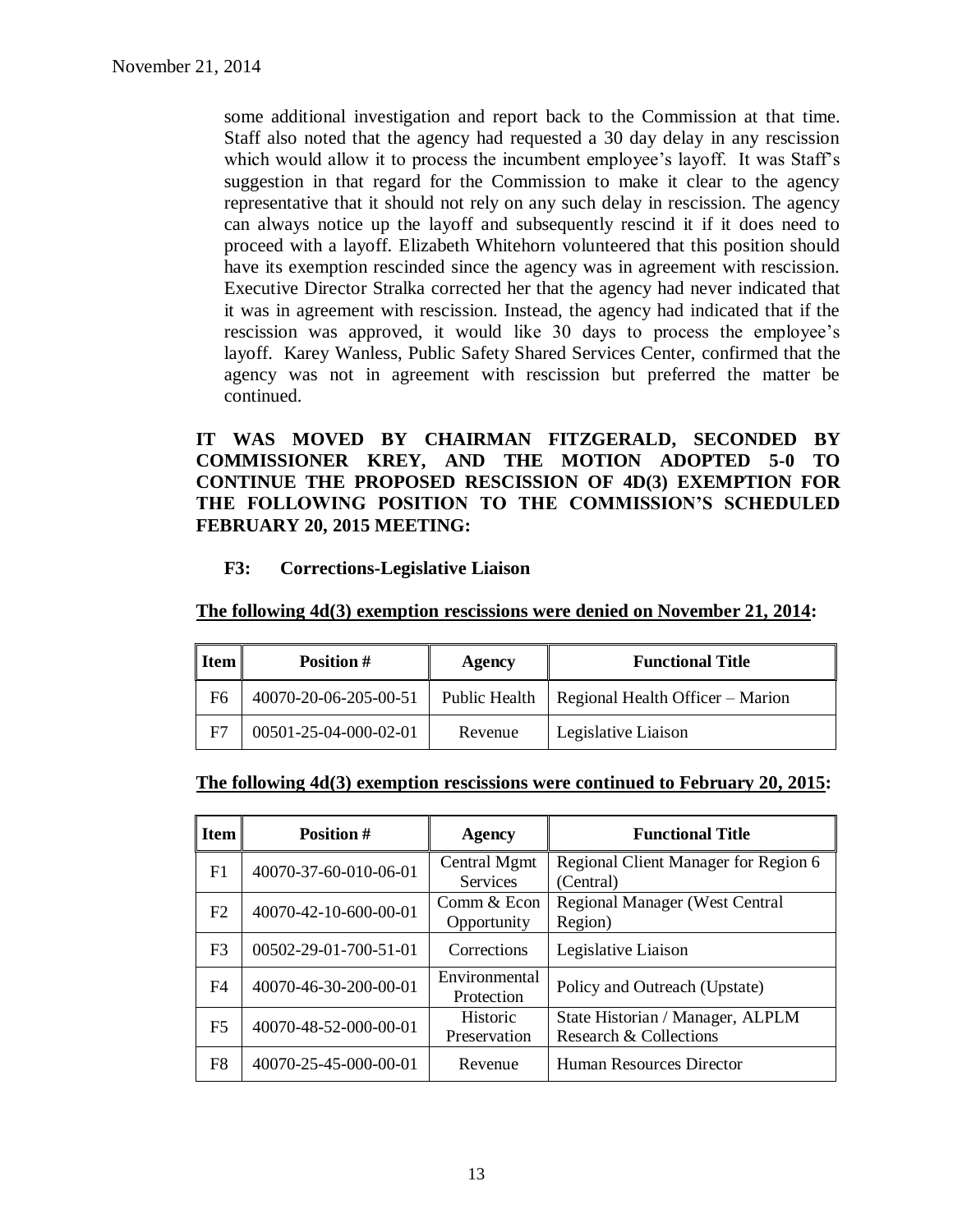### VI. CLASS SPECIFICATIONS

#### **A. Governing Rule – Section 1.45 Classification Plan**

The Commission will review the class specifications requiring Commission approval under the Classification Plan and will approve those that meet the requirements of the Personnel Code and Personnel Rules and conform to the following accepted principles of position classification:

- a) The specifications are descriptive of the work being done or that will be done;
- b) Identifiable differentials are set forth among classes that are sufficiently significant to permit the assignment of individual positions to the appropriate class;
- c) Reasonable career promotional opportunities are provided;
- d) The specifications provide a reasonable and valid basis for selection screening by merit examinations;
- e) All requirements of the positions are consistent with classes similar in difficulty, complexity and nature of work.

#### **B. None submitted**

**IT WAS MOVED BY COMMISSIONER ANDERSON, SECONDED BY COMMISSIONER CUMMINGS, AND THE MOTION ADOPTED 5-0 TO DISAPPROVE ANY CLASS SPECIFICATIONS RECEIVED BY THE COMMISSION NOT CONTAINED IN THIS REPORT TO ALLOW ADEQUATE STUDY.** 

### VII. CONSIDERATION OF THE SEPTEMBER 22, 2014 RESPONSE OF THE DIRECTOR OF CENTRAL MANAGEMENT SERVICES REGARDING GRIEVANCE COMMITTEE ACTIVITY PURSUANT TO SECTION 303.30 OF THE PERSONNEL RULES

Executive Director Stralka advised the Commissioners of the September 22, 2014 response of the Director of Central Management Services to the Commission's inquiry about the Step 4 Rules Grievance process. He noted how this correspondence listed 14 pending Rules Grievances at the Step 4 level, seven of which were from 2007. Assistant Executive Director Andrew Barris then further explained a number of concerns the Staff had and put them on the record for both the Commissioners and the Central Management Services representative:

 When were the "CMS Personnel Rules, Expedited Step 4, Rules Grievance Procedure" developed and implemented?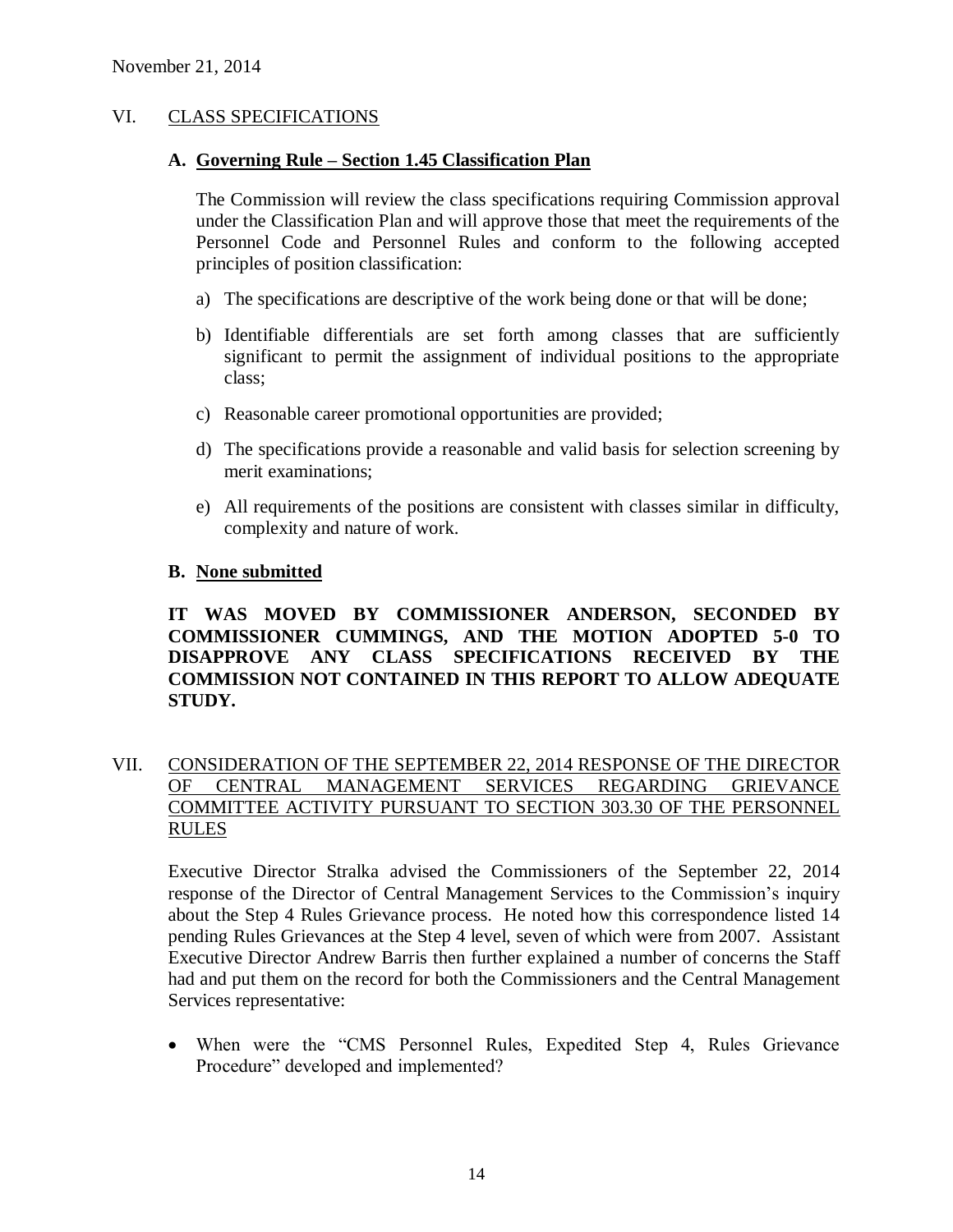- Where are these rules kept or posted so that employees can see them and/or how are they made available to employees, i.e., the Central Management Services transaction manual, individual agency rules?
- Do these rules have a number, citation or designation?
- In what manner is the expedited process offered to the employee and in what manner can the employee accept or reject the process, i.e., is it written or verbal for either or both?
- At what point in the process is the employee made aware of the choice for an expedited process?

It was agreed with Elizabeth Whitehorn that Assistant Executive Director Barris will forward these to her for a response from the agency and to initiate a dialogue to clarify the steps that have been taken in administering the Rules Grievance process. Commissioner Krey inquired of Elizabeth Whitehorn why there were Rules Grievances that were seven years old and awaiting a Step 4 hearing. Whitehorn replied that she did not know.

### VIII. MOTION TO CLOSE A PORTION OF THE MEETING

**IT WAS MOVED BY COMMISSIONER URLACHER, SECONDED BY COMMISSIONER CUMMINGS, AND BY ROLL CALL VOTE THE MOTION ADOPTED 5-0 TO CLOSE A PORTION OF THE MEETING PURSUANT TO SUBSECTIONS 2(c)(1), 2(c)(4), AND 2(c)(11) OF THE OPEN MEETINGS ACT.**

| <b>FITZGERALD YES</b> |            | <b>ANDERSON</b> | <b>YES</b> |
|-----------------------|------------|-----------------|------------|
| CUMMINGS YES          |            | <b>KREY</b>     | YES.       |
| URLACHER              | <b>YES</b> |                 |            |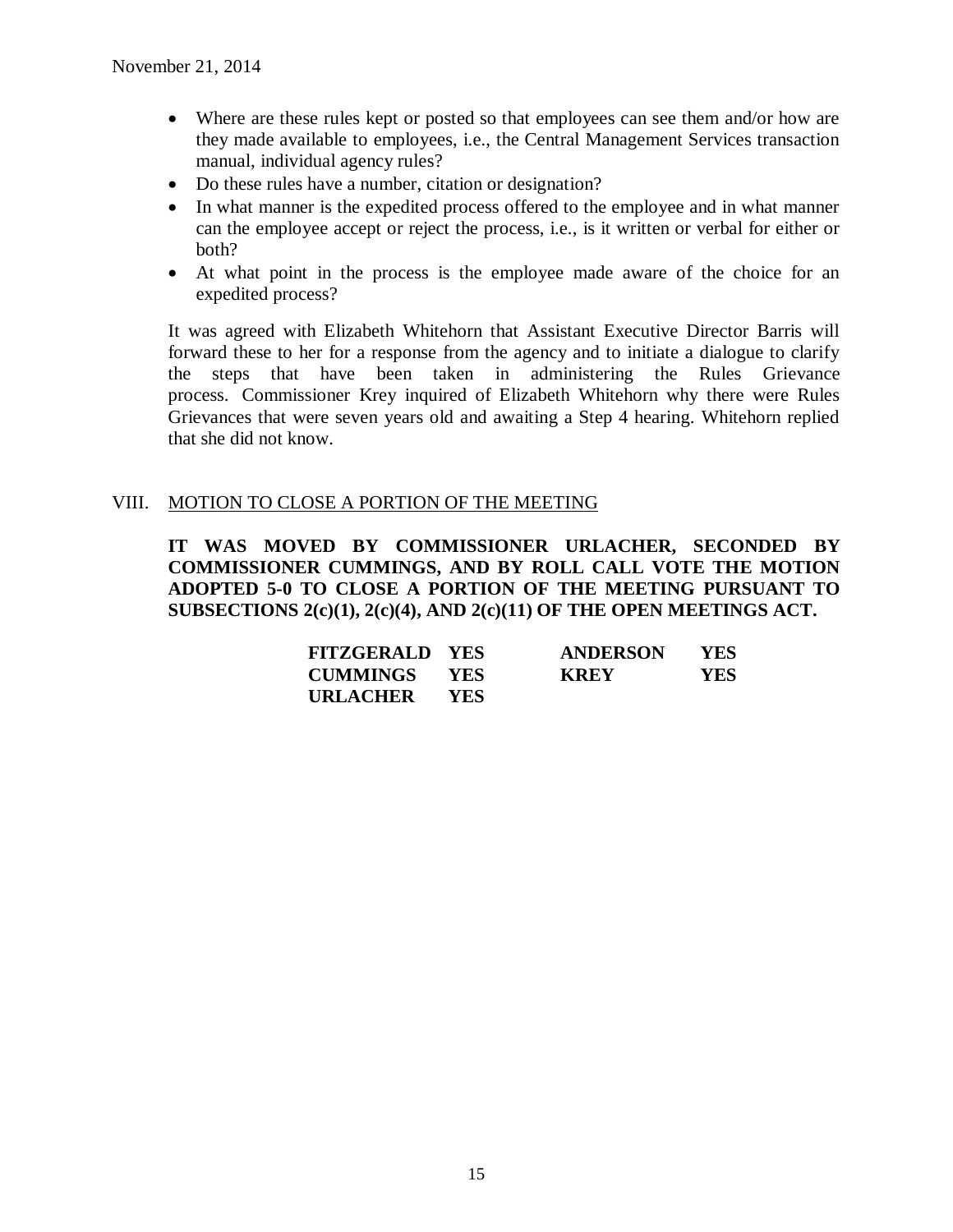#### IX. RECONVENE THE OPEN MEETING

Upon due and proper notice the regular open meeting of the Illinois Civil Service Commission was reconvened at 160 North LaSalle Street, Suite S-901, Chicago, Illinois at 12:21 p.m.

#### **PRESENT**

Garrett P. FitzGerald, Chairman; James B. Anderson, Anita M. Cummings, Susan Moylan Krey, and Casey Urlacher, Commissioners; Daniel Stralka, Executive Director; and Andrew Barris, Assistant Executive Director.

#### X. NON-MERIT APPOINTMENT REPORT

The Personnel Code permits non-merit appointments for a limited period of time, i.e., emergency appointments shall not exceed 60 days and shall not be renewed, and positions shall not be filled on a temporary or provisional basis for more than six months out of any twelve-month period. Consecutive non-merit appointments are not violative of the Code; however, they do present a possible evasion of merit principles and should be monitored. Set forth below is the number of consecutive non-merit appointments made by each department.

| Agency                                | 9/30/14 | 10/31/14 | 10/31/13 |
|---------------------------------------|---------|----------|----------|
| Aging                                 |         |          |          |
| Agriculture                           |         |          |          |
| <b>Children and Family Services</b>   |         |          |          |
| <b>Healthcare and Family Services</b> |         |          |          |
| <b>Historic Preservation Agency</b>   |         |          |          |
| <b>Human Services</b>                 |         |          |          |
| <b>Natural Resources</b>              | 8       | 10       |          |
| Revenue                               |         |          |          |
| Workers' Compensation Commission      |         |          |          |
| <b>Totals</b>                         | 13      | 18       |          |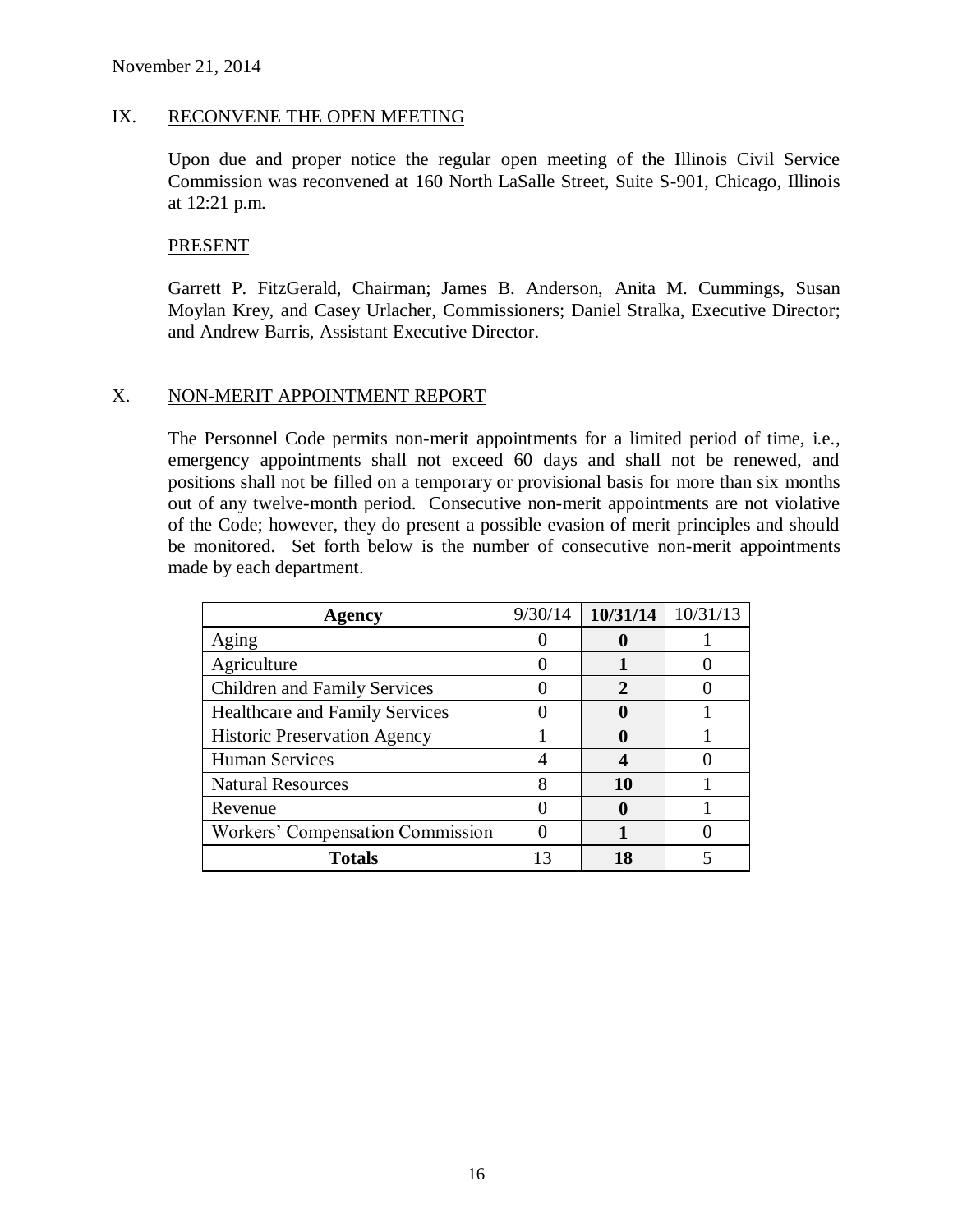### XI. INTERLOCUTORY APPEALS

## **S-32-14<sup>1</sup>**

| Employee | Jowanna M. Young                                                      | <b>Appeal Date</b>              | 03/19/14                                                  |
|----------|-----------------------------------------------------------------------|---------------------------------|-----------------------------------------------------------|
| Agency   | Human Services                                                        | <b>Decision Date</b>            | 10/23/14                                                  |
| Type     | Suspension                                                            | ALJ                             | <b>Andrew Barris</b>                                      |
| Issue(s) | Default (failure to<br>participate at telephone<br>status conference) | <b>Proposal</b> for<br>Decision | Dismiss for default subject to<br>approval of Commission. |

### **DA-33-14**

| Employee | Jowanna M. Young         | <b>Appeal Date</b>   | 03/19/14                       |
|----------|--------------------------|----------------------|--------------------------------|
| Agency   | Human Services           | <b>Decision Date</b> | 10/23/14                       |
| Type     | Discharge                | ALJ                  | <b>Andrew Barris</b>           |
| Issue(s) | Default (failure to      | Proposal for         | Dismiss for default subject to |
|          | participate at telephone | Decision             | approval of Commission.        |
|          | status conference)       |                      |                                |

**IT WAS MOVED BY COMMISSIONER KREY, SECONDED BY COMMISSIONER CUMMINGS, AND BY ROLL CALL VOTE OF 5-0 THE MOTION ADOPTED TO AFFIRM AND ADOPT THE PROPOSAL FOR DECISION OF THE ADMINISTRATIVE LAW JUDGE TO DISMISS THE CONSOLIDATED APPEALS FOR DEFAULT.**

| <b>FITZGERALD YES</b> |            | <b>ANDERSON</b> | <b>YES</b> |
|-----------------------|------------|-----------------|------------|
| <b>CUMMINGS YES</b>   |            | <b>KREY</b>     | YES        |
| URLACHER              | <b>YES</b> |                 |            |

### **DA-47-14**

| Employee | Tana L. Logue                                                                                       | Appeal Date              | 06/18/14                                                  |
|----------|-----------------------------------------------------------------------------------------------------|--------------------------|-----------------------------------------------------------|
| Agency   | Veterans' Affairs                                                                                   | <b>Decision Date</b>     | 10/30/14                                                  |
| Type     | Discharge                                                                                           | ALJ                      | <b>Andrew Barris</b>                                      |
| Issue(s) | Default (failure to appear)<br>at hearing and failure to<br>respond to Motions to<br><b>Dismiss</b> | Proposal for<br>Decision | Dismiss for default subject<br>to approval of Commission. |

**IT WAS MOVED BY COMMISSIONER KREY, SECONDED BY COMMISSIONER ANDERSON, AND BY ROLL CALL VOTE OF 5-0 THE MOTION ADOPTED TO AFFIRM AND ADOPT THE PROPOSAL FOR DECISION OF THE ADMINISTRATIVE LAW JUDGE TO DISMISS THE APPEAL FOR DEFAULT.**

 $\overline{a}$ <sup>1</sup> S-32-14 and DA-33-14 were consolidated on October 23, 2014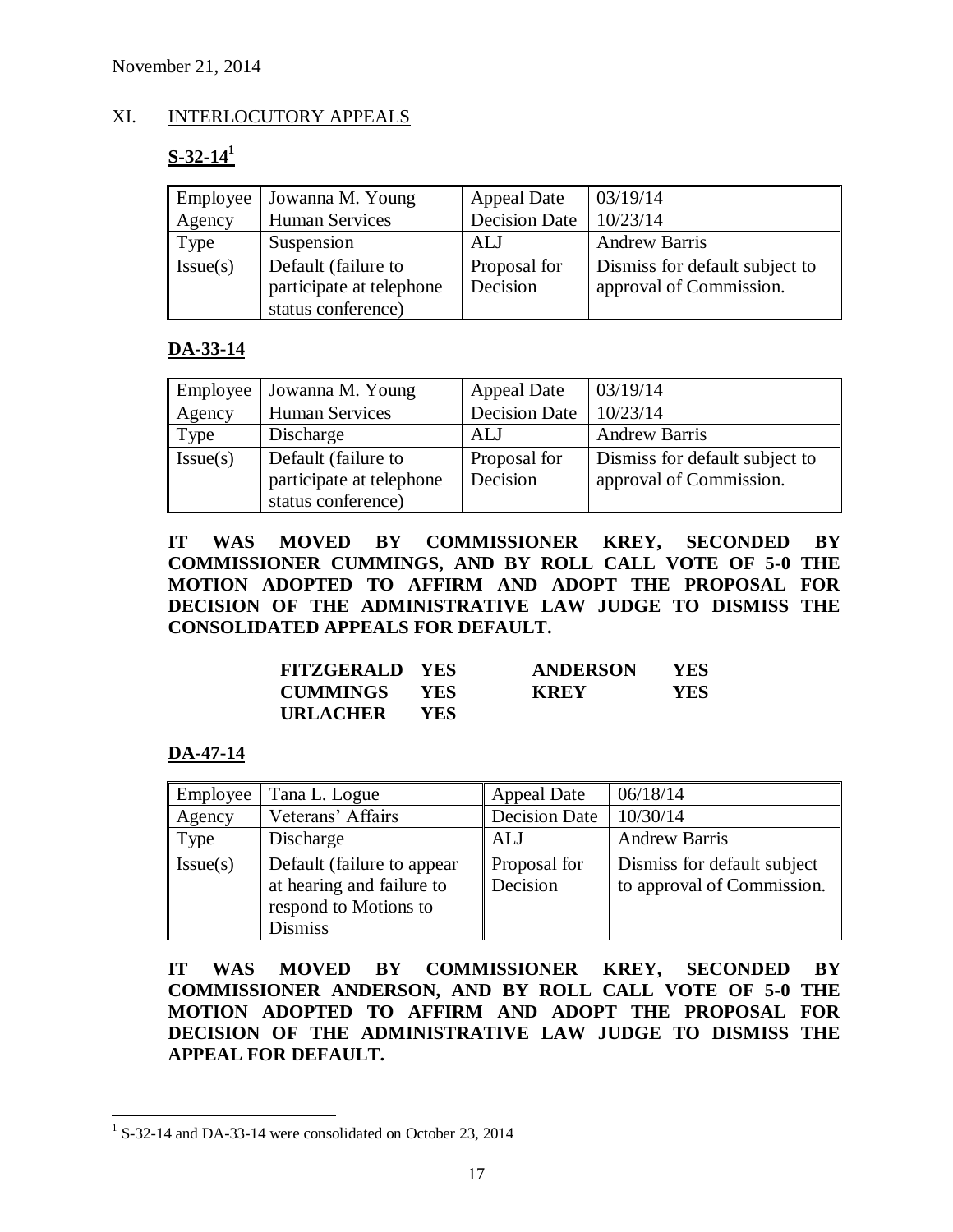| <b>FITZGERALD YES</b> |            | <b>ANDERSON</b> | YES.       |
|-----------------------|------------|-----------------|------------|
| CUMMINGS YES          |            | <b>KREY</b>     | <b>YES</b> |
| URLACHER              | <b>YES</b> |                 |            |

#### **DA-10-15**

|          | <b>Employee</b>   Elizabeth Lampkin               | <b>Appeal Date</b>   | 09/02/14                    |
|----------|---------------------------------------------------|----------------------|-----------------------------|
| Agency   | <b>Human Services</b>                             | <b>Decision Date</b> | 10/30/14                    |
| Type     | Discharge                                         | ALJ                  | Daniel Stralka              |
| Issue(s) | No jurisdiction (employee)                        | <b>Proposal</b> for  | Dismiss for no jurisdiction |
|          | was not certified at time of $\parallel$ Decision |                      | subject to approval of      |
|          | discharge)                                        |                      | Commission.                 |

**IT WAS MOVED BY COMMISSIONER URLACHER, SECONDED BY COMMISSIONER CUMMINGS, AND BY ROLL CALL VOTE OF 5-0 THE MOTION ADOPTED TO AFFIRM AND ADOPT THE PROPOSAL FOR DECISION OF THE ADMINISTRATIVE LAW JUDGE TO DISMISS THE APPEAL FOR NO JURISDICTION.**

| <b>FITZGERALD YES</b> |            | <b>ANDERSON</b> | YES |
|-----------------------|------------|-----------------|-----|
| <b>CUMMINGS</b>       | - YES      | <b>KREY</b>     | YES |
| URLACHER              | <b>YES</b> |                 |     |

#### XII. PUBLICLY ANNOUNCED DECISIONS RESULTING FROM APPEALS

#### **DA-30-14**

| Employee   | Timothy M. Holcomb   Appeal Date |                     | 03/13/14          |
|------------|----------------------------------|---------------------|-------------------|
| Agency     | Transportation                   | Decision Date       | 10/30/14          |
| Type       | Discharge                        | <b>Proposal for</b> | Discharge upheld. |
| <b>ALJ</b> | <b>Andrew Barris</b>             | Decision            |                   |

**IT WAS MOVED BY COMMISSIONER URLACHER, SECONDED BY COMMISSIONER ANDERSON, AND BY ROLL CALL VOTE OF 5-0 THE MOTION ADOPTED TO AFFIRM AND ADOPT THE PROPOSAL FOR DECISION OF THE ADMINISTRATIVE LAW JUDGE TO UPHOLD THE DISCHARGE FOR THE REASONS SET FORTH IN THE PROPOSAL FOR DECISION DATED OCTOBER 30, 2014.**

| <b>FITZGERALD YES</b> |            | <b>ANDERSON</b> | <b>YES</b> |
|-----------------------|------------|-----------------|------------|
| <b>CUMMINGS</b>       | <b>YES</b> | <b>KREY</b>     | <b>YES</b> |
| <b>URLACHER</b>       | <b>YES</b> |                 |            |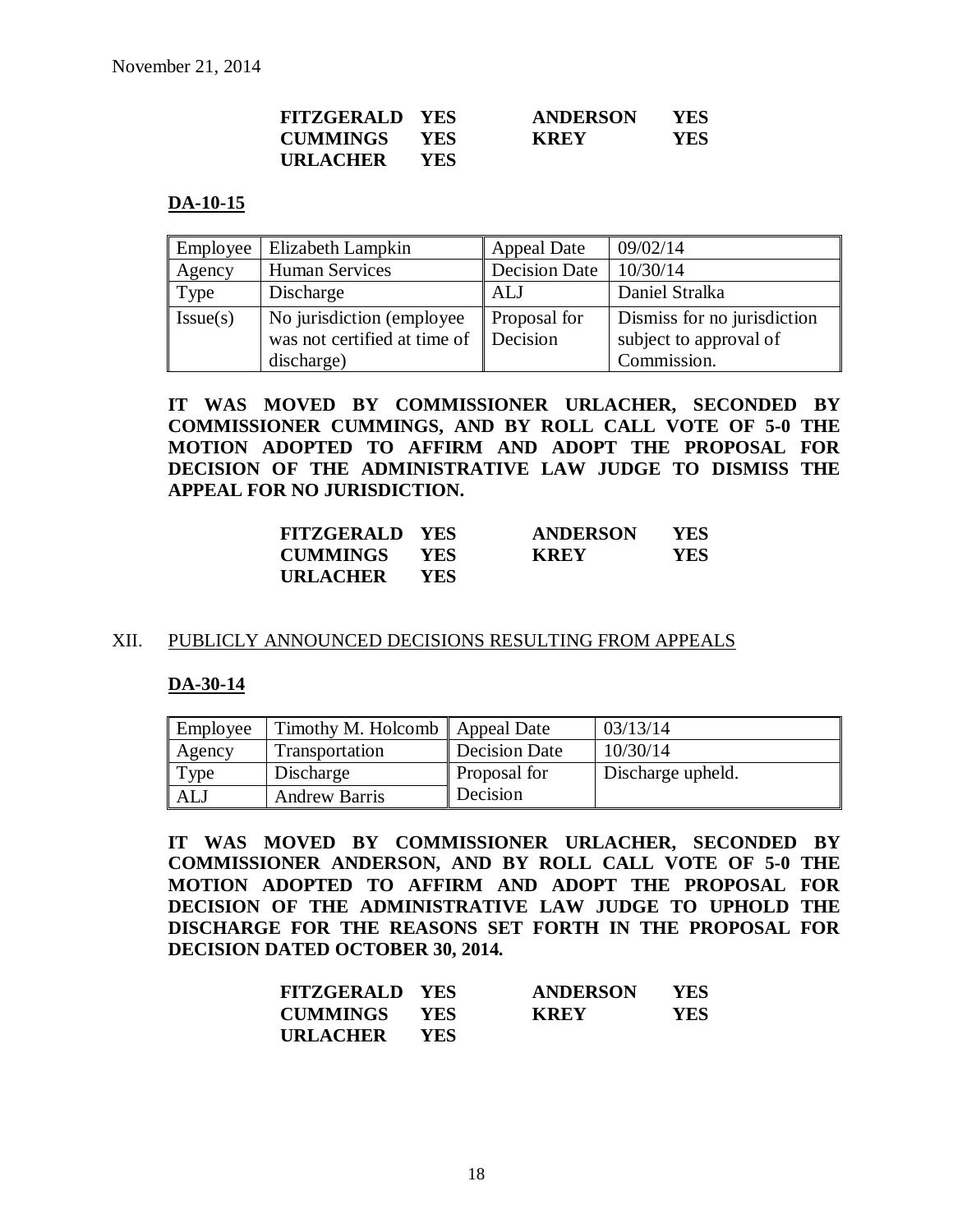### **DA-11-15**

| Employee | Dale P. Schaaff       | Appeal Date         | 09/02/14                           |
|----------|-----------------------|---------------------|------------------------------------|
| Agency   | <b>Human Services</b> | Decision Date       | 11/07/14                           |
| Type     | Discharge             | <b>Proposal</b> for | 90-day suspension plus duration of |
| ALJ      | <b>Andrew Barris</b>  | Decision            | suspension pending discharge.      |

**IT WAS MOVED BY COMMISSIONER URLACHER, SECONDED BY CHAIRMAN FITZGERALD, AND BY ROLL CALL VOTE OF 5-0 THE MOTION ADOPTED TO AFFIRM AND ADOPT THE PROPOSAL FOR DECISION OF THE ADMINISTRATIVE LAW JUDGE THAT THE PARTIALLY PROVEN CHARGES WARRANT A 90-DAY SUSPENSION PLUS THE DURATION OF HIS SUSPENSION PENDING DISCHARGE FOR THE REASONS SET FORTH IN THE PROPOSAL FOR DECISION DATED NOVEMBER 7, 2014.**

| <b>FITZGERALD YES</b> |            | <b>ANDERSON</b> | YES |
|-----------------------|------------|-----------------|-----|
| <b>CUMMINGS</b>       | <b>YES</b> | <b>KREY</b>     | YES |
| URLACHER              | YES.       |                 |     |

#### XIII. MEETING SCHEDULE FOR CALENDAR YEAR 2015

Executive Director Daniel Stralka reminded the Commissioners that this item was continued for consideration of relocating a future Commission meeting downstate. However, with the change in Administration, he suggested that no further action be taken for now. The Commissioners concurred with this approach.

#### XIV. STAFF REPORT

Executive Director Daniel Stralka reported that:

- With regard to the ongoing issues regarding the Staff Assistant positions at the Illinois Department of Transportation (IDOT), a copy of the Commission's October 28, 2014 letter to the Governor's Office and the Directors of Central Management Services and IDOT was provided to the Commissioners. Staff will continue to monitor the ongoing proceedings and report back to the Commissioners. It was the consensus of the Commissioners that the September 17, 2014 staff report be attached to the September Minutes and the October 28, 2014 letter be attached to the November Minutes.
- The Commission's Public Accountability Report for fiscal year 2014 was completed. A copy was provided to the Commissioners.
- SECA contributions will be accepted through December 5, 2014.